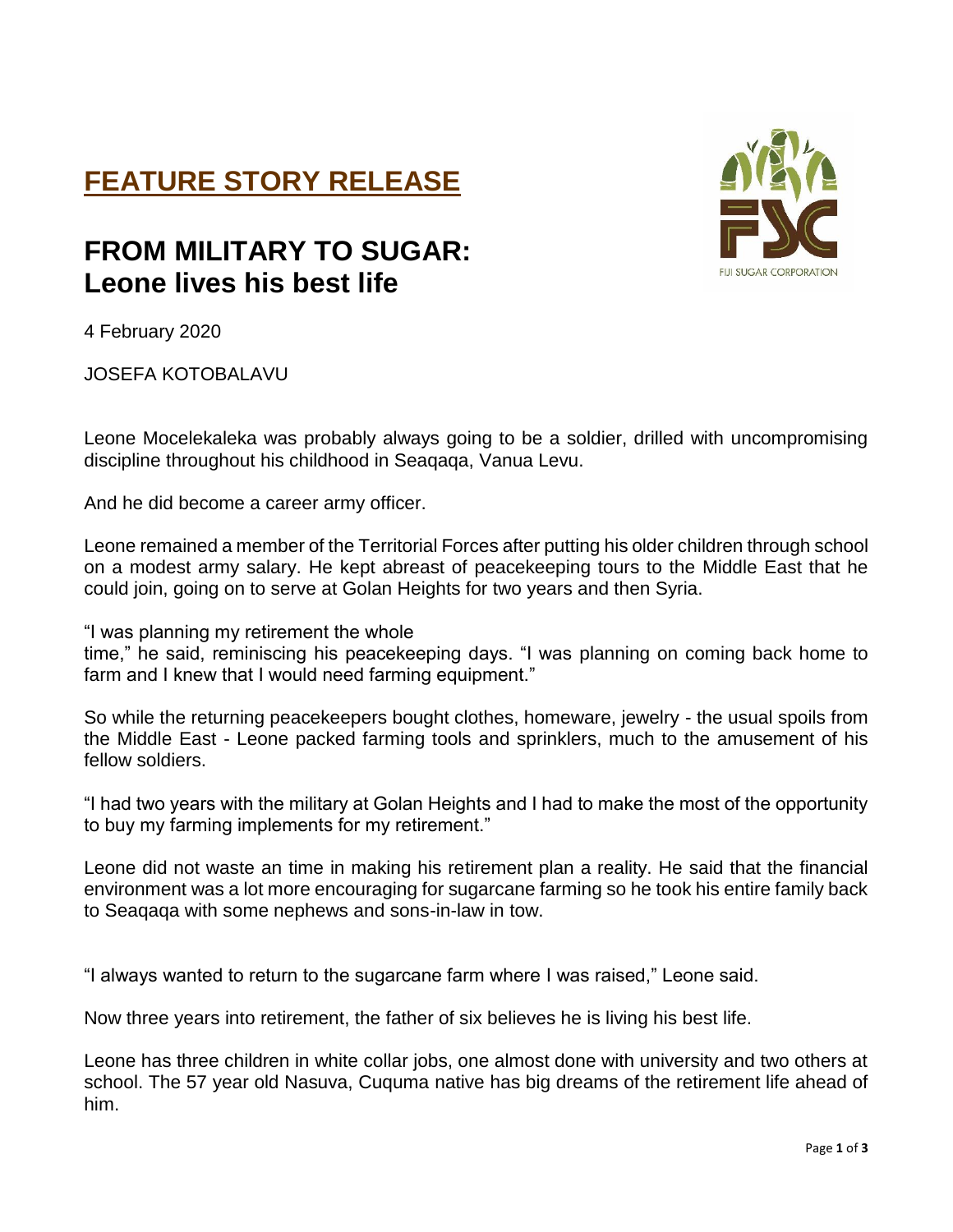Early to bed and early to rise, Leone is a salt of the earth type of personality and for him, everything in life is connected to the land. He asserts that there is great potential to earn from the land and stresses the importance of maintaining a disciplined lifestyle to extract the best from the land.

"This old man, at around five in the morning he is already up and if you're still sleeping, you better be aware he will throw things inside the house to wake you up," Leone jokes.

"In farming you really need to be disciplined. My old man taught me all the skills about farming which I have today. He was a farmer all his life and I learned from watching him."

Leone remarks that it's not in the nature of Fijian people to have long term vision.

"We don't plan things ahead, but we must," he said.

Leone networked with others in the Seaqaqa community eager to learn from his Indo-Fijian neighbours those traits and habits he didn't think came naturally to an i-Taukei farmer.

"As time went on, we looked at what my father was doing and I also looked at my Indo-Fijian friends who live nearby to pick out their good farming habits."

"My kids and my nephew help me and sometimes I need to hire labourers," Leone explained. "When you live on a farm, there is always something to do, whether it is spraying, ploughing, weeding or whatever. The main thing is to understand there is always something to be done on a farm."

When he first returned to the farm, he produced only 100 tonnes of sugarcane and this motivated him to draw up a plan to achieve higher tonnage.

In his plan Leone would plant more, mechanise his operations and join the local cooperative so he could access mechanical harvesters to increase his output.

Within a year, he reached his target of 600 tonnes of sugarcane at the end of the 2019 harvesting season.

"My target is to reach 1000 which I'm looking to accomplish in the next two years," Leone said.

Leone said hunger for success drove him and he wants to make sure his children inherit the same drive.

"I taught them to always be hungry to achieve their targets and remain humble," Leone said. "Get on with the job first, celebrate your successes and importantly, continue to be hungry to achieve your next lot of goals."

(Ends)